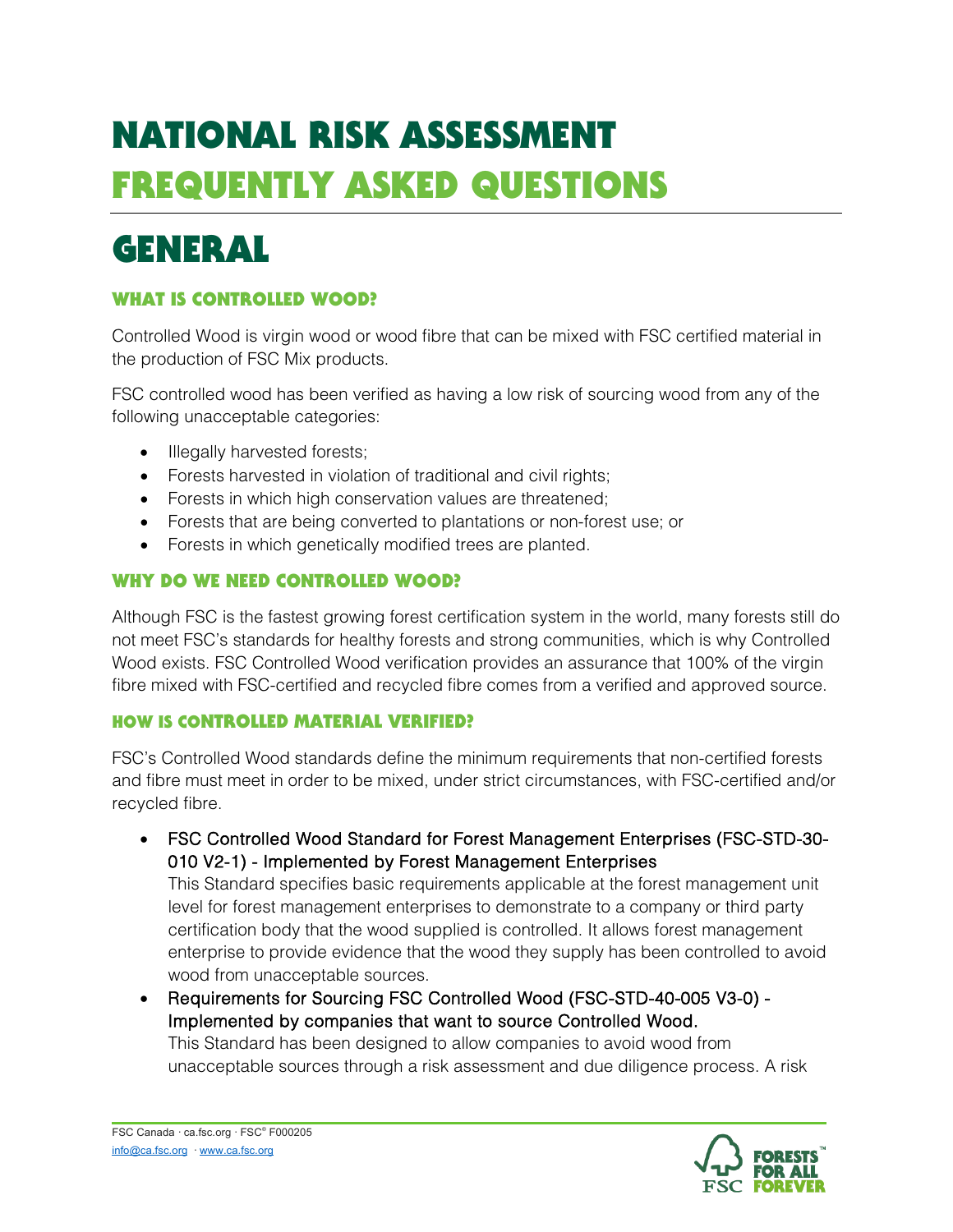assessment must be undertaken on both the origin of material and mixing with ineligible material in the supply chain. The Standard is only applicable for organisations purchasing or selling material that does not already carry an FSC Controlled Wood claim.

#### WHAT IS A NATIONAL RISK ASSESSMENT?

National Risk Assessments assess risks associated with the undesirable forestry activities on non FSC-certified lands, including illegal harvest, forest management that violates workers or Indigenous Peoples' rights or threatens high conservation values, conversion of forest to nonforest uses, and use of genetically-modified trees. In the Canada, the primary risks identified are related to Indigenous Peoples' rights, critical habitat for species at risk (including woodland caribou) and Intact Forest Landscapes. The FSC Canada National Risk Assessment identifies measures for how companies can mitigate these risks.

#### HOW IS IT DIFFERENT FROM BEFORE?

#### 1) Consistency:

Currently, certificate holders are required to complete their own risk assessments of the five Controlled Wood categories; covering the areas they source non-certified material from. This means that it was possible that two certificate holders identified different risks and different risk conclusions for the same supply area, which led to inconsistencies in company risk assessments across Canada. With the National Risk Assessment, a baseline conclusion of risk has been determined across the country.

#### 2) Scale:

Company risk assessments are required to be completed for the Certificate Holder's supply area. This means that Certificate Holders are able to focus their risk assessments more locally, and incorporate more geographically specific evidence to lead to a risk conclusion. Conversely, the National Risk Assessment assesses risk across the entire country. This means that more wide-ranging, national-level information is considered, and as a result, a more coarse-scale conclusion of risk is determined.

#### 3) Input:

In most cases, individual company risk assessments are not based on the same level of stakeholder and interested party input as the National Risk Assessment. The National Risk Assessment is developed based on the input from a chamber-balanced technical working group, and has undergone two rounds of public consultation. As such, risk conclusions reflect the input from a wide-range of interests and perspectives.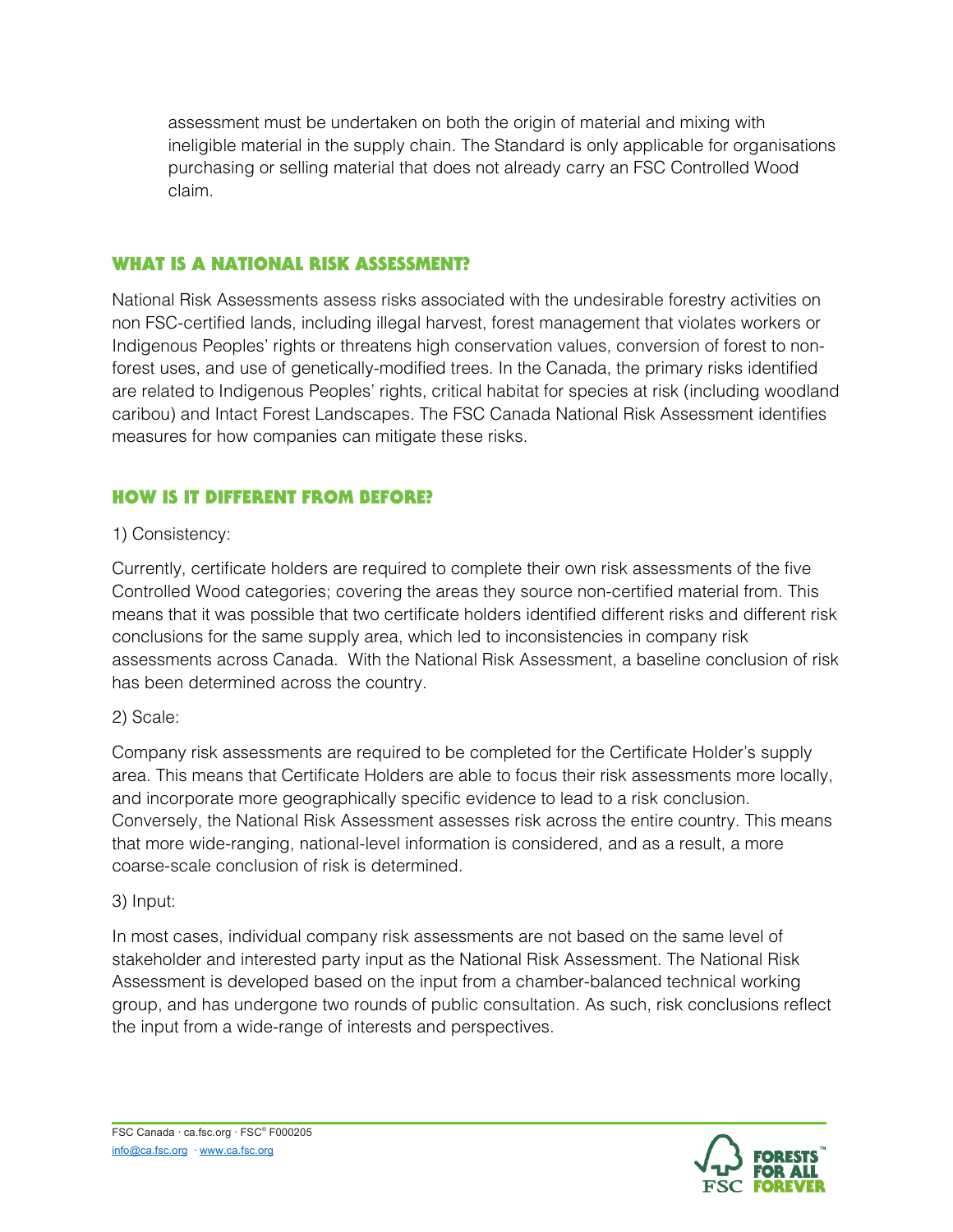## DEVELOPMENT PROCESS

### HOW DID YOU DEVELOP THE NRA?

Canada's National Risk Assessment was developed over three years, by representatives of economic, environmental, social interest and Indigenous groups – equally balancing the views and knowledge of each group. The development process included extensive consultation with stakeholders and interested parties, including two formal public consultation processes.

#### WHO WAS INVOLVED IN DEVELOPING THE NRA?

FSC Canada convened an eight-member technical working group who provided strategic and technical direction for the new National Risk Assessment in Canada. The group was comprised of two members from each chamber (Indigenous, Social, Environmental, and Economic).

## **TRANSITION**

#### WHAT DOES THIS MEAN FOR EXISTING CERTIFICATE HOLDERS?

As of the effective date of June 26, 2019, certificate holders will have six months (by December 26, 2019) to implement the new National Risk Assessment.

### HOW LONG DO CERTIFICATE HOLDERS HAVE TO INTEGRATE THE NEW RISK ASSESSMENT IN ITS DUE DILIGENCE SYSTEM?

Certificate Holders must adapt their Controlled Wood Due Diligence System within 6 months of the approval of the National Risk Assessment [by December 26, 2019).

### WHAT IS A DUE DILIGENCE SYSTEM?

Due diligence system (DDS) is a system of measures and procedures to minimize the risk of sourcing material from unacceptable sources. A DDS contains the following three elements: obtaining information, risk assessment, and risk mitigation (when needed).

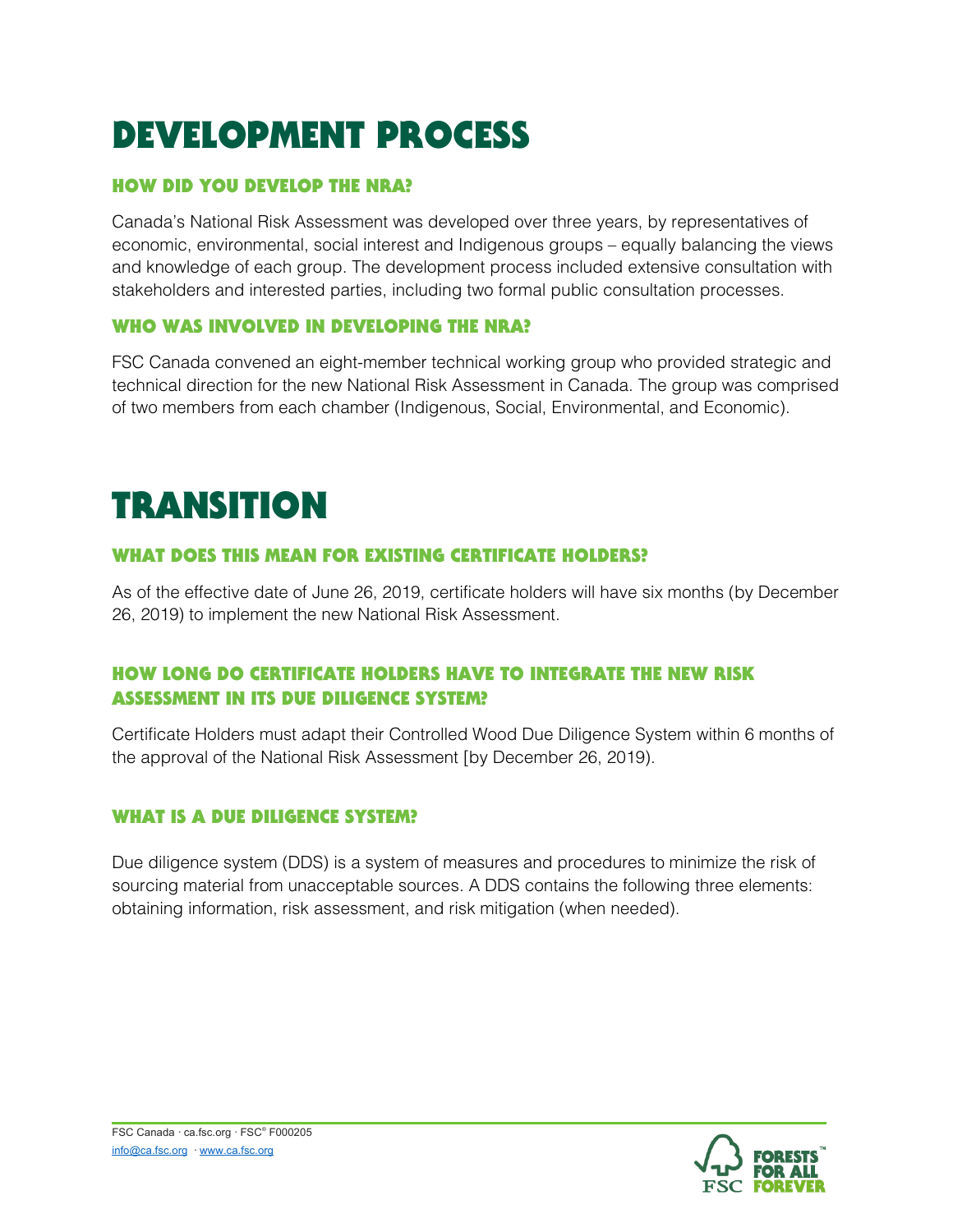#### DOES IT MEAN ALL CERTIFICATE HOLDERS HAVE TO BE RE-AUDITED WITHIN 6 MONTHS OF THE PUBLICATION OF THE NATIONAL RISK ASSESSMENT?

No. Certificate Holders can integrate the results of the National Risk Assessment into their Due Diligence System without a formal audit by their Certifying Body. The regular rules for annual audits would still apply.

### AT WHICH STEP OF THE SUPPLY CHAIN CAN CONTROL MEASURES BE IMPLEMENTED? CAN ONLY THE ORGANIZATION IN CHARGE OF FOREST MANAGEMENT PLANNING IMPLEMENT CONTROL MEASURES?

All Chain of Custody Certificate Holders sourcing from specified risk areas are required to implement control measures to demonstrate how the identified risk is mitigated, prior to sourcing. Recognizing that in most cases, Chain of Custody certificate holders do not manage the forest from which they source, control measures have been designed to provide feasible options for Certificate Holders at different points along the supply chain.

#### DO ALL CHAIN OF CUSTODY CERTIFICATE HOLDERS ALONG A SUPPLY CHAIN SOURCING FROM A SPECIFIED RISK AREA NEED TO APPLY CONTROL MEASURES?

All Chain of Custody Certificate Holders sourcing from specified risk areas are required to implement control measures to demonstrate how the identified risk is mitigated, prior to sourcing. Recognizing that in most cases, Chain of Custody certificate holders do not manage the forest from which they source, control measures have been designed to provide feasible options for Certificate Holders at different points along the supply chain.

#### WHAT IS THE DIFFERENCE BETWEEN A MANDATORY CONTROL MEASURE AND A RECOMMENDED CONTROL MEASURE?

If mandatory control measures are identified in the National Risk Assessment, Certificate Holders must attempt to demonstrate implementation of those control measures, as applicable. Mandatory control measures can only be replaced by alterative control measures under a specific set of circumstances. Refer to FSC-STD-40-005 V3-1 section 4.12 and 4.13 for details.

Recommended control measures provide some guidance to certificate holders as to how the identified risk may be mitigated. There are no restrictions on the process for replacing recommended control measures with alternative control measures, so long as they are sufficient to mitigate the risk.